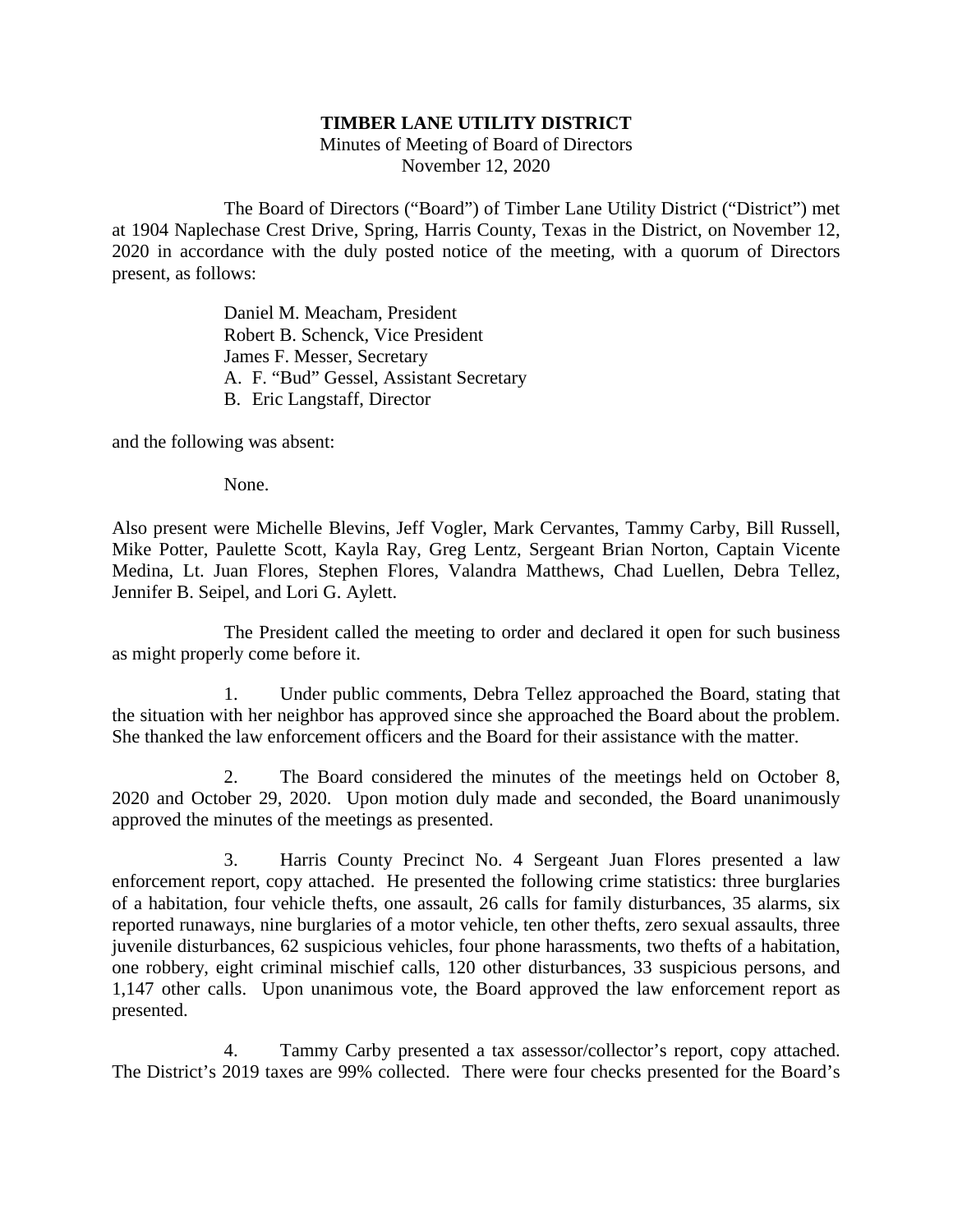approval. Ms. Carby discussed the tax roll and tax delinquencies in detail. Upon unanimous vote, the Board approved the tax assessor/collector's report as presented.

5. The attorney noted that her office was still reviewing the insurance proposals, which were just received by her office. The Board can take action to renew the policies at the next regular meeting, and if there is any problem with the coverages that warrants a special meeting, the attorney will call a meeting. The board authorized payment of the renewal premiums, subject to the attorney's review.

6. The Board considered a Resolution Requesting Estimate of Tax Values as of December 1, 2020 needed in connection with the District's issuance of bonds in 2021. Upon unanimous vote, the Board approved the resolution as presented.

7. Jeff Vogler and Mark Cervantes presented the engineer's report, copy attached. With regard to the Breckenridge West development, the engineer presented bids for Section 11 utilities and recommended award of the contract to R Construction in the amount of \$1,049,935.90.

With regard to the trails between Hardy Toll Road and Herman Little Park, the engineer noted that the interlocal agreement between the District and Harris County is complete, and the District is awaiting the County's final plans.

Turning to District plant projects, the engineer requested authorization to advertise for bids for the plant motor control center replacement after all comments from the relevant agencies have been addressed. The engineer also presented bids for the recoating of water plant nos. 1, 2, and 4 and recommended award of the contract to CFG Industries, LLC in the amount of \$382,800.00.

The engineer noted that Bond Application No. 23 has been submitted to the Texas Commission on Environmental Quality for an expedited review.

The engineer presented Pay Application No. 20 in the amount of \$33,351.17 to A&M Contractors for construction of the Timber Lane Community Center. Upon unanimous vote, the pay application was approved as presented.

With regard to the Cypress Creek Park trail from the Cypress Creek Bridge to the Cypress Creek pedestrian bridge, the engineer presented and recommended payment of Pay Application No. 4 in the amount of \$43,038.00 to Division III.

As for Breckenridge West, Section 6, the engineer presented Pay Application No. 6 in the amount of \$33,616.80 to Dimas and recommended concurrence in its payment by the developer.

As for Breckenridge West, Section 10, the engineer presented and recommended Board concurrence in its payment by the developer of Pay Application No. 1 in the amount of \$268,187.85 to Cross-Tex.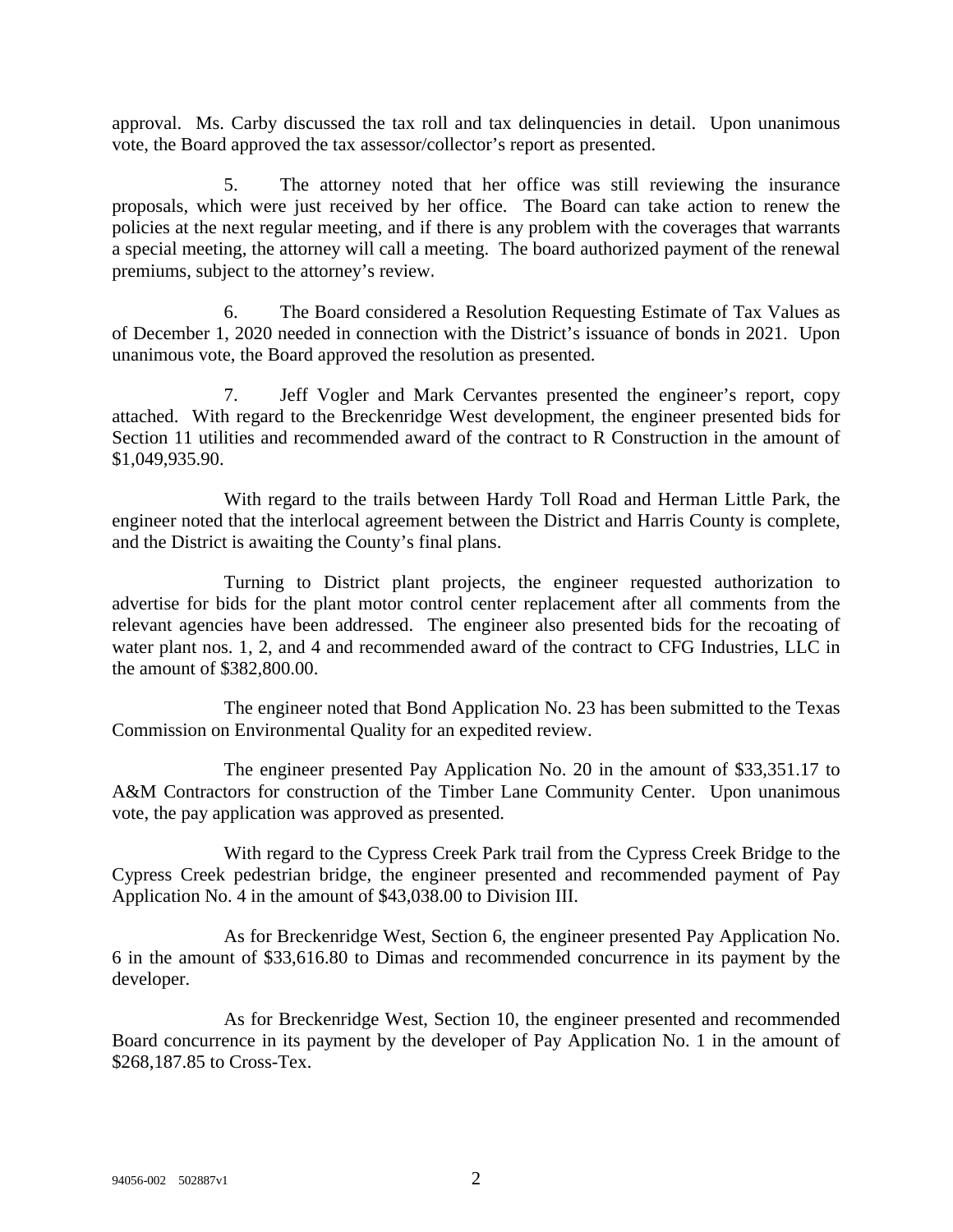The engineer also discussed the potential annexation of tracts adjacent to West Hardy Road.

After discussion, upon unanimous vote, the Board approved the engineer's report as presented.

8. Bill Russell presented a bookkeeper's report, copy attached. Upon unanimous vote, the Board approved the bookkeeper's report as presented and authorized payment of the checks listed thereon.

9. Under developer's reports, Stephen Flores with D.R. Horton provided an update on the status of sales in Breckenridge West, noting that their sales figures for 2020 have exceeded expectations.

10. Mike Potter presented an operator's report, copy attached. The District served 6,715 connections and had water accountability of 90.55%. Michelle Blevins noted that the District sent out 955 late notices and made 68 disconnections.

Mike Potter reported that twenty bacteriological samples were taken, and all were acceptable. Mr. Potter reported on routine maintenance at all water plants and facilities. Mr. Potter noted that there were no E. Coli violations at the District's wastewater treatment plant.

Valandra Matthews then approached the Board with questions related certain late fees and other charges associated with late and nonpayment of her bill. She also asked several questions regarding the usage identified on her bill. Mike Potter offered to send a representative to her home to test the accuracy of her meter. After additional discussion regarding the matter, Ms. Matthews left the meeting.

Upon unanimous vote, the Board approved the operator's report as presented.

11. The Board next considered and unanimously approved a proposal from Champions Hydro-Lawn to de-silt a pilot channel at the Cypress Terrace detention pond in the amount of \$18,325.00.

12. There were no hearings on violations of District rules and damage to District property.

13. Director Gessel presented a report on the District's parks and recreational facilities, copy attached. Construction continues on the Veterans Memorial. He also provided an update on work occurring at the District's various parks. The Board also discussed the status of installation of security cameras at the District's community center.

14. The Board considered the annual review of the list of businesses for SPA collections. After a brief review and discussion, upon motion duly made and seconded, the Board unanimously authorized the bookkeeper to conduct the annual SPA survey.

15. There were no Eagle Scout projects for the Board's consideration.